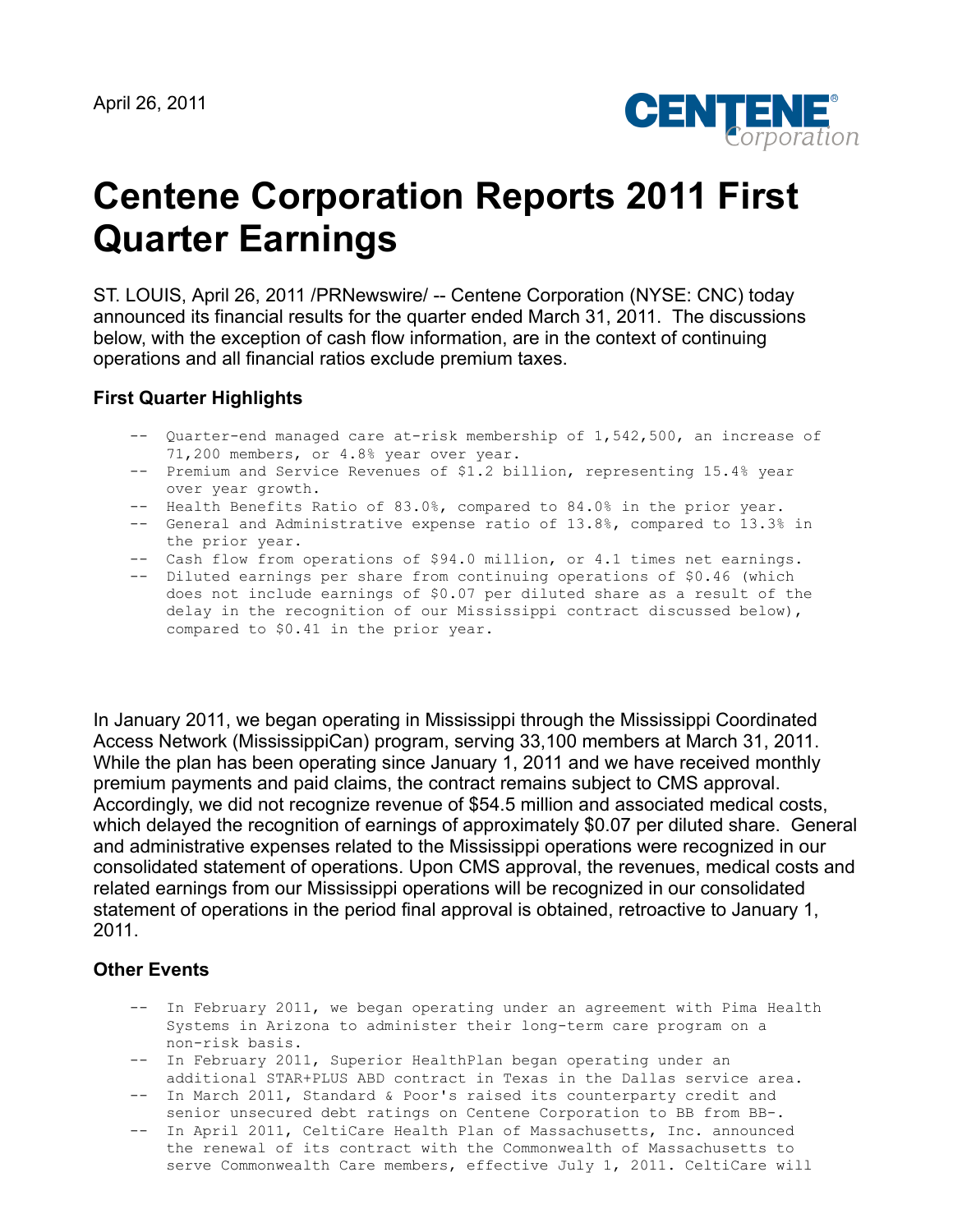continue to be one of the lowest-cost health plan options for low-income, working adults (up to 300% of the federal poverty level) enrolled in the Commonwealth Care program.

Michael F. Neidorff, Centene's Chairman and Chief Executive Officer, stated, "Our continued focus on fundamentals and enhanced systems capabilities drove solid first quarter performance and a favorable start in a year of opportunity."

The following table depicts membership in Centene's managed care organizations, by state, at March 31, 2011 and 2010:

|                                        | March 31, |           |
|----------------------------------------|-----------|-----------|
|                                        | 2011      | 2010      |
| Arizona                                | 22,600    | 21,700    |
| Florida                                | 188,800   | 105,900   |
| Georgia                                | 303,300   | 301,000   |
| Indiana                                | 209,400   | 211,400   |
| Massachusetts                          | 34,100    | 26,900    |
| Ohio                                   | 160,900   | 156,000   |
| South Carolina                         | 84,900    | 53,900    |
| Texas                                  | 456,700   | 459,600   |
| Wisconsin                              | 81,800    | 134,900   |
| Total at-risk membership (1) 1,542,500 |           | 1,471,300 |
| Non-risk membership                    | 10,400    | 62,200    |
| Total                                  | 1,552,900 | 1,533,500 |

(1)In January 2011, we began operating in Mississippi through the Mississippi Coordinated Access Network (MississippiCan) program, serving 33,100 members at March 31, 2011. While the plan has been operating since January 1, 2011 and we have received monthly premium payments and paid claims, the contract remains subject to CMS approval.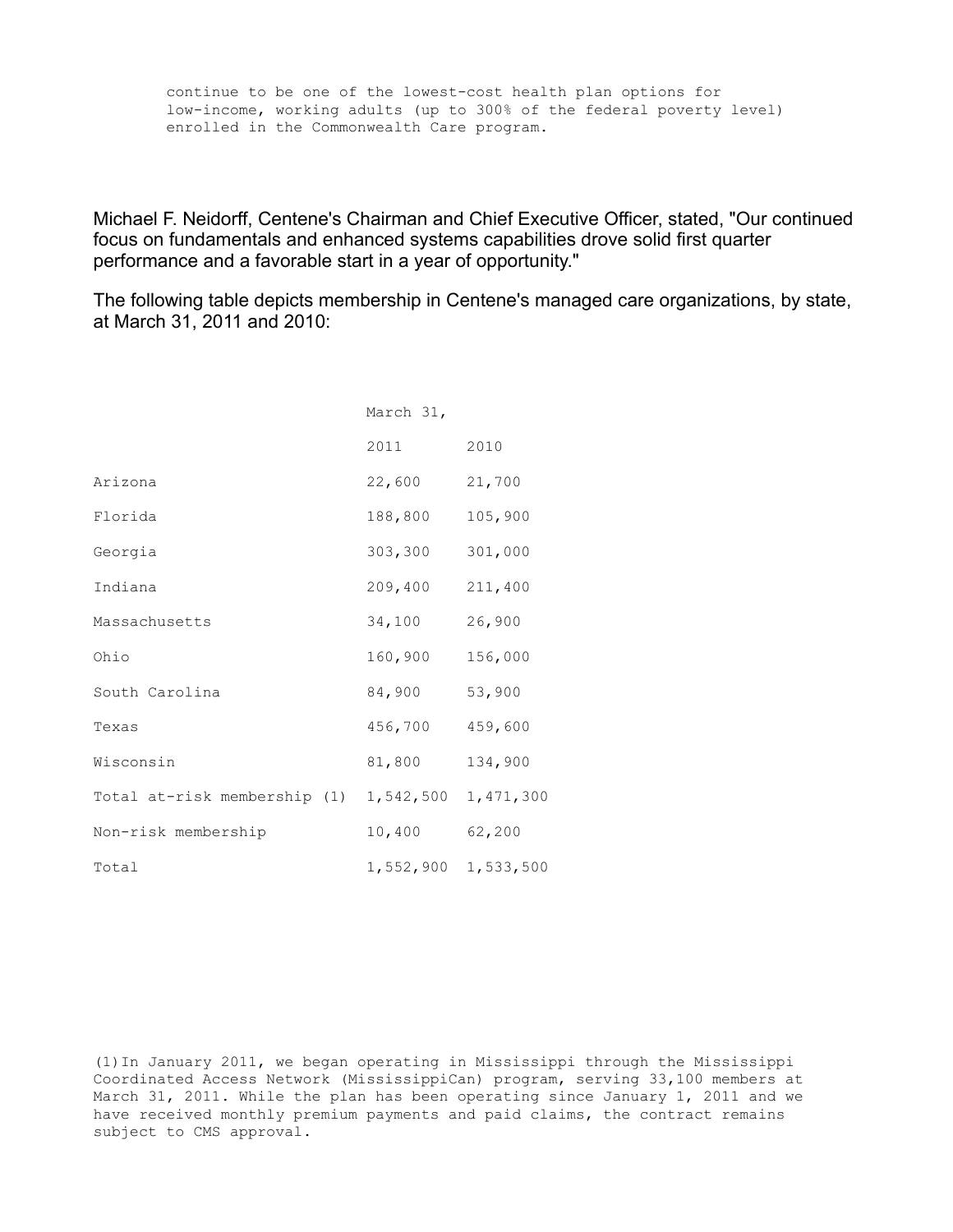The following table depicts membership in Centene's managed care organizations, by member category, at March 31, 2011 and 2010:

|                          | March 31, |           |
|--------------------------|-----------|-----------|
|                          | 2011      | 2010      |
| Medicaid                 | 1,169,700 | 1,088,300 |
| CHIP & Foster Care       | 208,900   | 266,300   |
| ABD & Medicare           | 123,800   | 87,100    |
| Hybrid Programs          | 35,200    | 26,900    |
| Long-term Care           | 4,900     | 2,700     |
| Total at-risk membership | 1,542,500 | 1,471,300 |
| Non-risk membership      | 10,400    | 62,200    |
| Total                    | 1,552,900 | 1,533,500 |

## **Statement of Operations: Three Months Ended March 31, 2011**

- -- For the first quarter of 2011, Premium and Service Revenues increased 15.4% to \$1,179.2 million from \$1,022.2 million in the first quarter of 2010. The increase was primarily driven by membership growth resulting from acquisitions in Florida and South Carolina, conversion of membership in Florida from Access to at-risk under Sunshine State Health Plan, as well as premium rate increases.
- -- Consolidated HBR of 83.0% for the first quarter of 2011 represents a decrease of 1.0% from the comparable period in 2010. The year over year improvement in HBR is due to rate increases and lower utilization levels in 2011. Consolidated HBR decreased 0.3% sequentially from the fourth quarter of 2010.
- -- Consolidated G&A expense as a percent of premium and service revenues was 13.8% in the first quarter of 2011, an increase from 13.3% in the first quarter of 2010. The 2011 G&A ratio reflects an increase of 0.6% as a result of including general and administrative expenses for Mississippi but not recording the Mississippi premium revenue discussed above.
- -- Earnings from continuing operations increased to \$39.1 million in 2011 from \$29.6 million in 2010, or 32.0% year over year. Net earnings from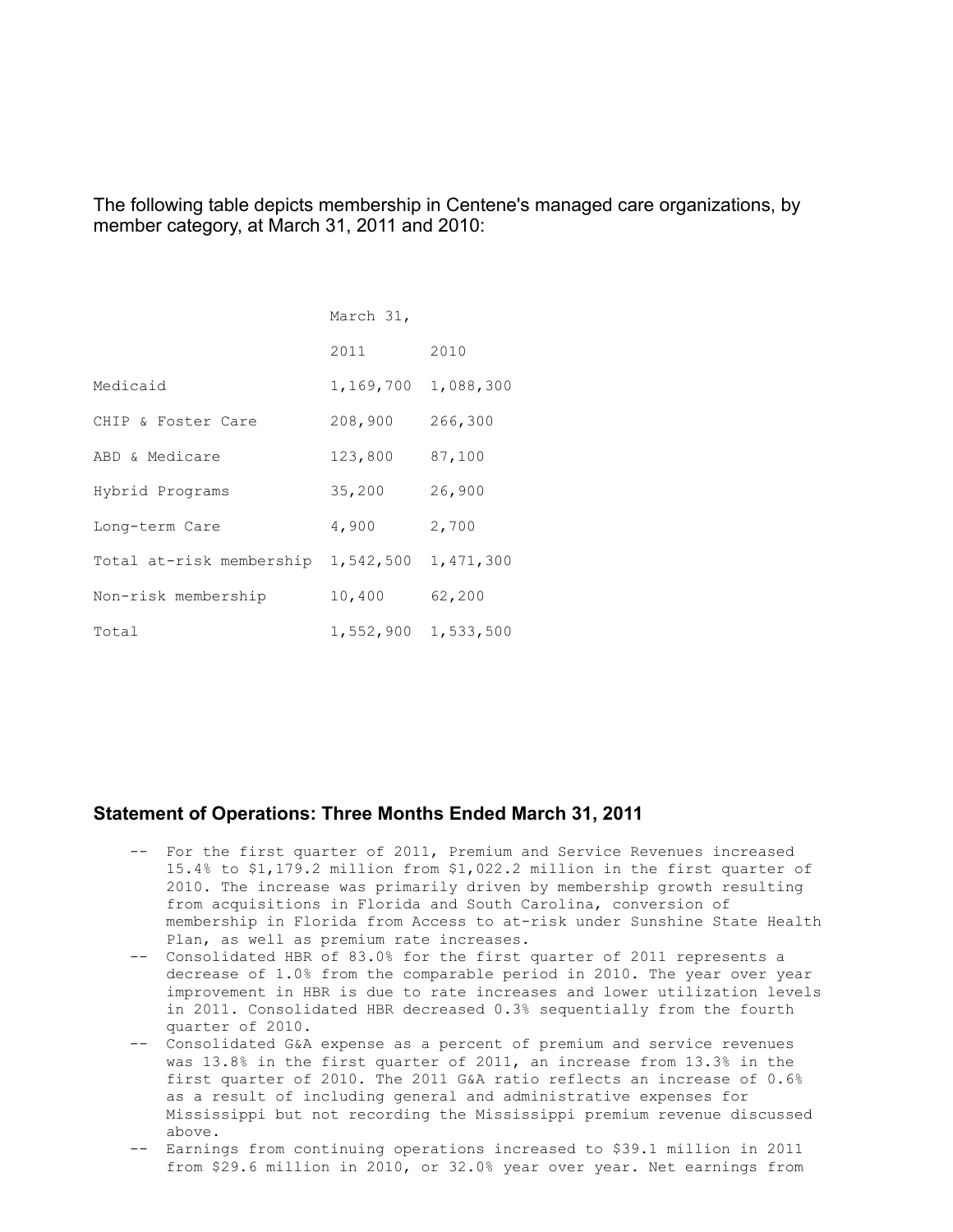continuing operations were \$23.7 million, or \$0.46 per diluted share in 2011, compared to \$20.1 million, or \$0.41 per diluted share in the first quarter of 2010.

# **Balance Sheet and Cash Flow**

At March 31, 2011, the Company had cash and investments of \$1,128.0 million, including \$1,096.3 million held by its regulated entities and \$31.7 million held by its unregulated entities. Medical claims liabilities totaled \$471.7 million, representing 44.4 days in claims payable. Total debt was \$305.4 million and debt to capitalization was 21.4% at March 31, 2011 excluding the \$79.6 million non-recourse mortgage note. Cash flows from operations were \$94.0 million, or 4.1 times net earnings.

A reconciliation of the Company's change in days in claims payable from the immediately preceding quarter-end is presented below:

| Days in claims payable, December 31, 2010             | 45.6  |
|-------------------------------------------------------|-------|
| Reduced time of claims processing and payment $(0.6)$ |       |
| Reduced utilization                                   | (0.3) |
| Pharmacy                                              | (0.3) |
| Days in claims payable, March 31, 2011                | 44.4  |

During the first quarter of 2011, we continued to experience increased electronic claims submissions and auto-adjudication of claims which reduced the average time from claims incurred to claims paid by 0.6 days. Reduced utilization and the related absence of claims payable due to average completion time decreased days in claims payable by 0.3 days. Days in claims payable was also reduced by 0.3 days as a result of the timing of pharmacy claims payments. As we continue to experience increasing claims auto-adjudication (5% increase from the fourth quarter 2010 to the first quarter 2011) and EDI submission rates, our targeted range for days in claims payable is under review.

# **Outlook**

The table below depicts the Company's annual guidance from continuing operations for 2011: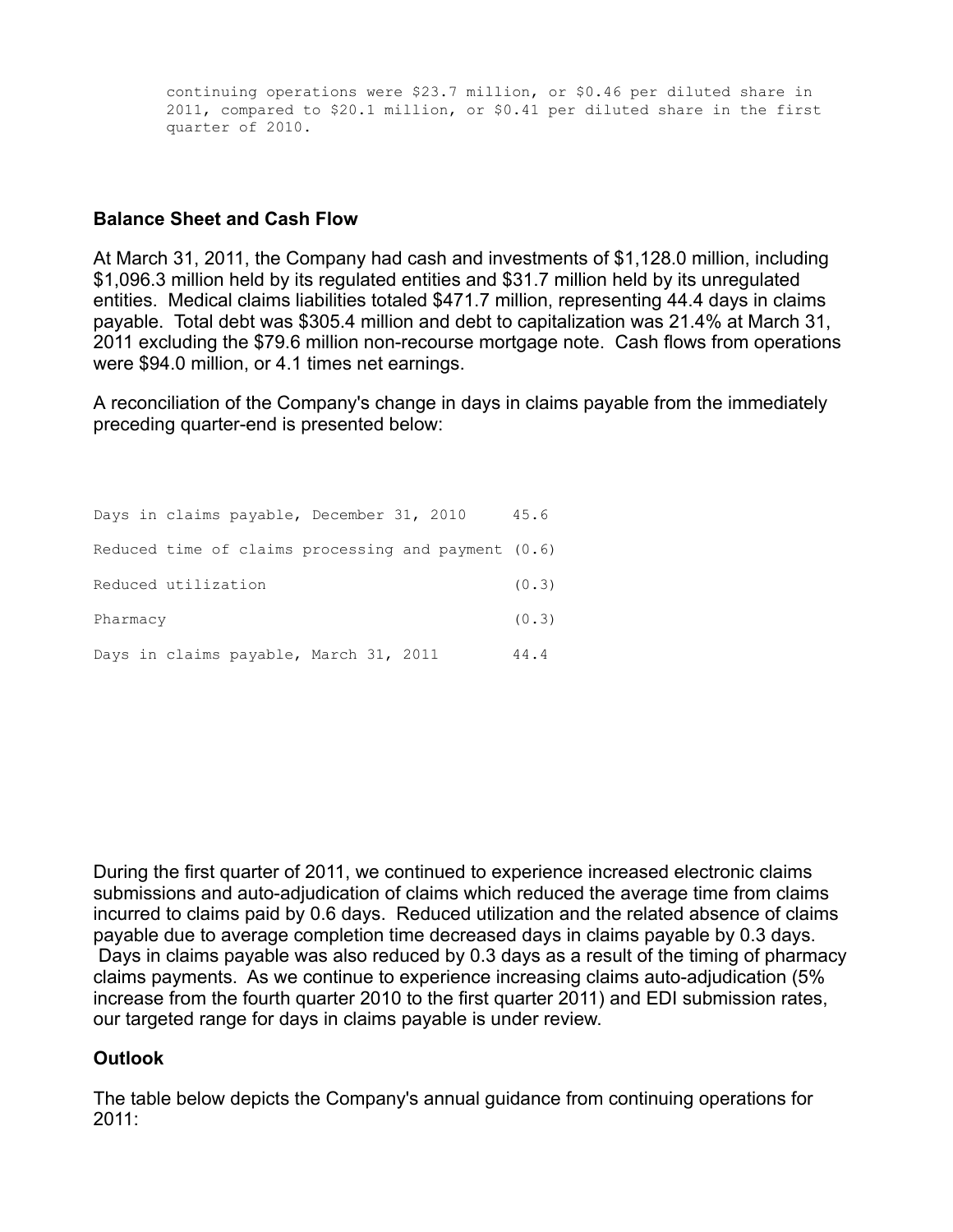|                                                                                    | Full Year 2011  |       |  |
|------------------------------------------------------------------------------------|-----------------|-------|--|
|                                                                                    | Low             | High  |  |
| Premium and Service Revenues (in millions) $\frac{2}{7}$ 4,900 $\frac{2}{7}$ 5,100 |                 |       |  |
| Diluted EPS                                                                        | $$2.03$ $$2.13$ |       |  |
| Consolidated HBR                                                                   | 83.5%           | 84.5% |  |
| General & Administrative expense ratio                                             | 12.4%           | 12.9% |  |
|                                                                                    |                 |       |  |

Diluted Shares Outstanding (in thousands) 52,000

# **Conference Call**

As previously announced, the Company will host a conference call Tuesday, April 26, 2011, at 8:30 A.M. (Eastern Time) to review the financial results for the first quarter ended March 31, 2011, and to discuss its business outlook. Michael F. Neidorff and William N. Scheffel will host the conference call. Investors and other interested parties are invited to listen to the conference call by dialing 1-800-860-2442 in the U.S. and Canada; +1-412-858-4600 from abroad, or via a live, audio webcast on the Company's website at [www.centene.com,](http://www.centene.com/) under the Investors section. A webcast replay will be available for on-demand listening shortly after the completion of the call for the next twelve months until 11:59 PM (Eastern Time) on Tuesday, April 24, 2012, at the aforementioned URL. In addition, a digital audio playback will be available until 9:00 AM Eastern Time on Wednesday, May 4, 2011, by dialing 1-877-344- 7529 the U.S. and Canada, or +1-412-317-0088 from abroad, and entering access code 449378.

# **About Centene Corporation**

Centene Corporation, a Fortune 500 company, is a leading *multi-line* healthcare enterprise that provides programs and related services to the rising number of under-insured and uninsured individuals. Many receive benefits provided under Medicaid, including the State Children's Health Insurance Program (CHIP), as well as Aged, Blind or Disabled (ABD), Foster Care and long-term care, in addition to other state-sponsored/hybrid programs, and Medicare (Special Needs Plans). Centene's CeltiCare subsidiary offers states unique, "exchange based" and other cost-effective coverage solutions for low-income populations. The Company operates local health plans and offers a range of health insurance solutions. It also contracts with other healthcare and commercial organizations to provide specialty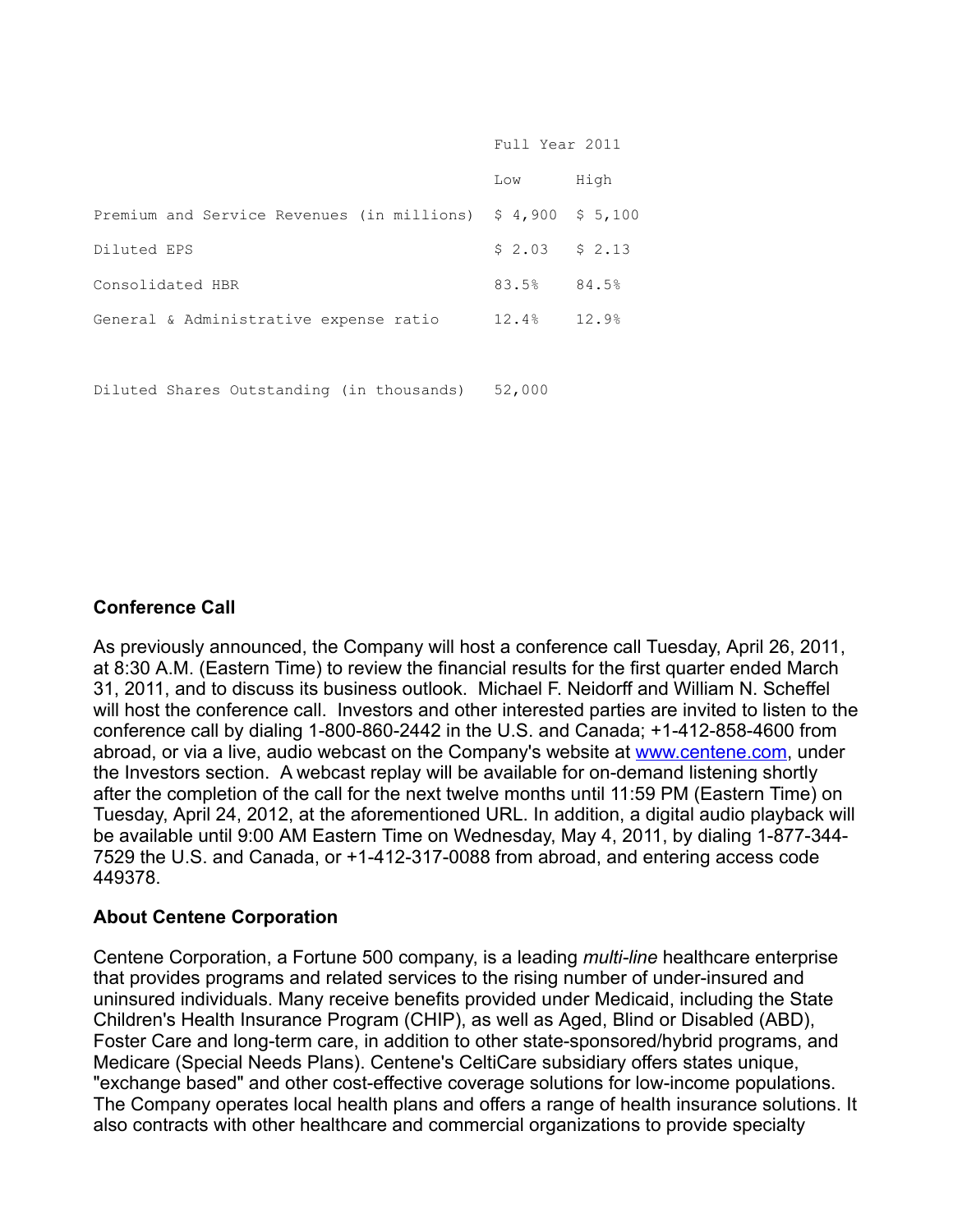services including behavioral health, life and health management, managed vision, telehealth services, and pharmacy benefits management.

*The information provided in this press release contains forward-looking statements that relate to future events and future financial performance of Centene. Subsequent events and developments may cause the Company's estimates to change. The Company disclaims any obligation to update this forward-looking financial information in the future. Readers are cautioned that matters subject to forward-looking statements involve known and unknown risks and uncertainties, including economic, regulatory, competitive and other factors that may cause Centene's or its industry's actual results, levels of activity, performance or achievements to be materially different from any future results, levels of activity, performance or achievements expressed or implied by these forward-looking statements. Actual results may differ from projections or estimates due to a variety of important factors, including Centene's ability to accurately predict and effectively manage health benefits and other operating expenses, competition, changes in healthcare practices, changes in federal or state laws or regulations, inflation, provider contract changes, new technologies, reduction in provider payments by governmental payors, major epidemics, disasters and numerous other factors affecting the delivery and cost of healthcare. The expiration, cancellation or suspension of Centene's Medicaid Managed Care contracts by state governments would also negatively affect Centene.* 

(Tables Follow)

CENTENE CORPORATION AND SUBSIDIARIES

#### CONSOLIDATED BALANCE SHEETS

(In thousands, except share data)

(Unaudited)

|                                                                                                                   |      | March 31, December 31, |
|-------------------------------------------------------------------------------------------------------------------|------|------------------------|
|                                                                                                                   | 2011 | 2010                   |
| ASSETS                                                                                                            |      |                        |
| Current assets:                                                                                                   |      |                        |
| Cash and cash equivalents of continuing operations \$492,045 \$433,914                                            |      |                        |
| Cash and cash equivalents of discontinued<br>operations                                                           |      | 252                    |
| Total cash and cash equivalents                                                                                   |      | 492,045 434,166        |
| Premium and related receivables, net of allowance<br>for uncollectible accounts of \$17 and \$17,<br>respectively |      | 132,023 136,243        |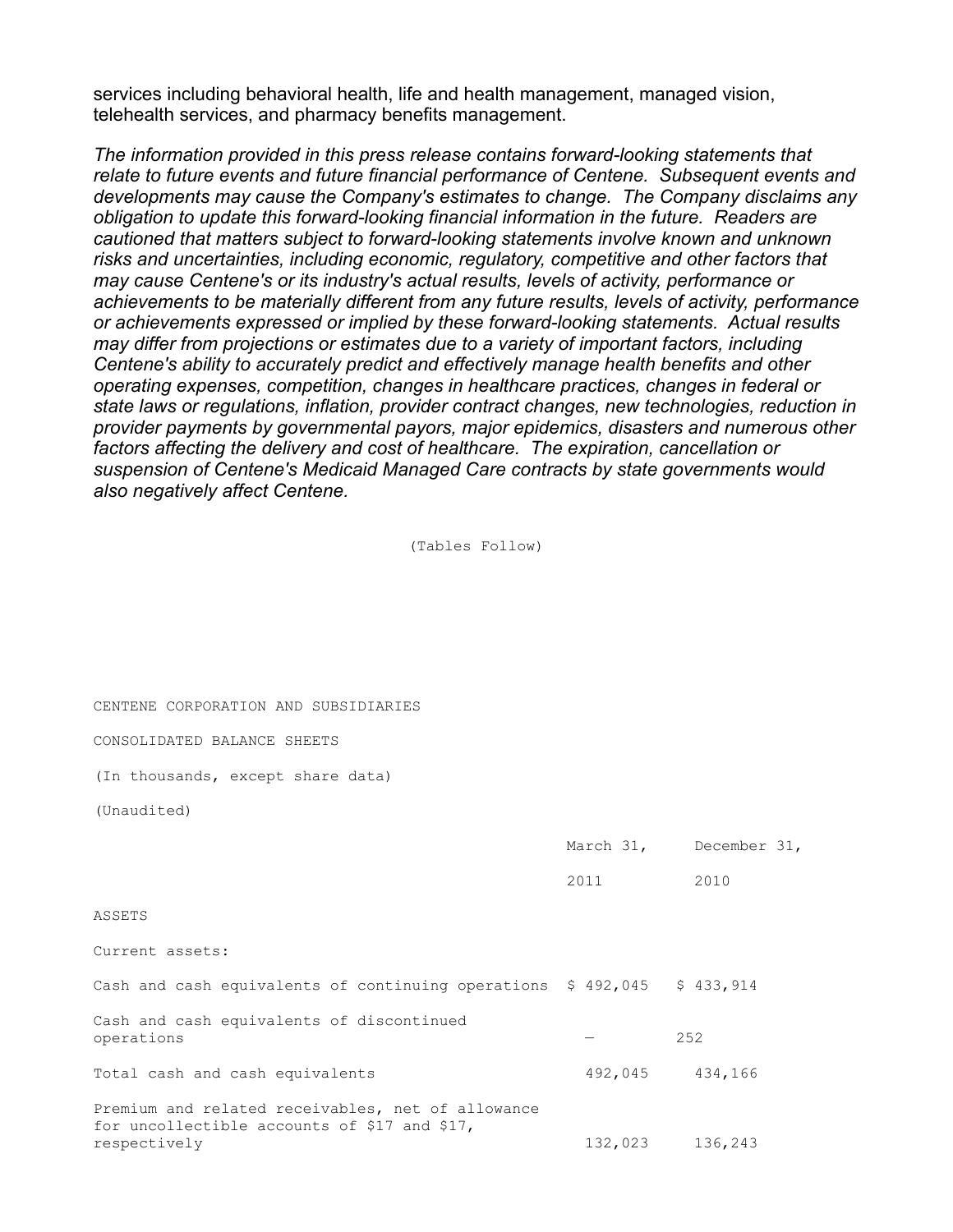| Short-term investments, at fair value (amortized<br>cost \$51,950 and \$21,141, respectively)                    | 52,699                  |     | 21,346    |
|------------------------------------------------------------------------------------------------------------------|-------------------------|-----|-----------|
| Other current assets                                                                                             | 67,062                  |     | 64,154    |
| Current assets of discontinued operations other                                                                  |                         |     |           |
| than cash                                                                                                        |                         | 912 |           |
| Total current assets                                                                                             | 743,829                 |     | 656,821   |
| Long-term investments, at fair value (amortized<br>cost \$548,013 and \$585,862, respectively)                   | 556,806                 |     | 595,879   |
| Restricted deposits, at fair value (amortized cost<br>\$26,502 and \$22,755, respectively)                       | 26,482                  |     | 22,758    |
| Property, software and equipment, net of<br>accumulated depreciation of \$148,051 and \$138,629,<br>respectively | 334,180                 |     | 326,341   |
| Goodwill                                                                                                         | 278,105                 |     | 278,051   |
| Intangible assets, net                                                                                           | 27,813                  |     | 29,109    |
| Other long-term assets                                                                                           | 36,470                  |     | 30,057    |
| Long-term assets of discontinued operations                                                                      |                         |     | 4,866     |
| Total assets                                                                                                     | \$2,003,685 \$1,943,882 |     |           |
|                                                                                                                  |                         |     |           |
| Current liabilities:                                                                                             |                         |     |           |
| Medical claims liability                                                                                         | $$471,659$ $$456,765$   |     |           |
| Accounts payable and accrued expenses                                                                            | 214,900                 |     | 185,218   |
| Unearned revenue                                                                                                 | 127,451                 |     | 117,344   |
| Current portion of long-term debt                                                                                | 3,037                   |     | 2,817     |
| Current liabilities of discontinued operations                                                                   |                         |     | 3,102     |
| Total current liabilities                                                                                        | 817,047                 |     | 765,246   |
| Long-term debt                                                                                                   | 302,326                 |     | 327,824   |
| Other long-term liabilities                                                                                      | 53,116                  |     | 53,378    |
| Long-term liabilities of discontinued operations                                                                 |                         | 379 |           |
| Total liabilities                                                                                                | 1,172,489               |     | 1,146,827 |

Commitments and contingencies

Stockholders' equity: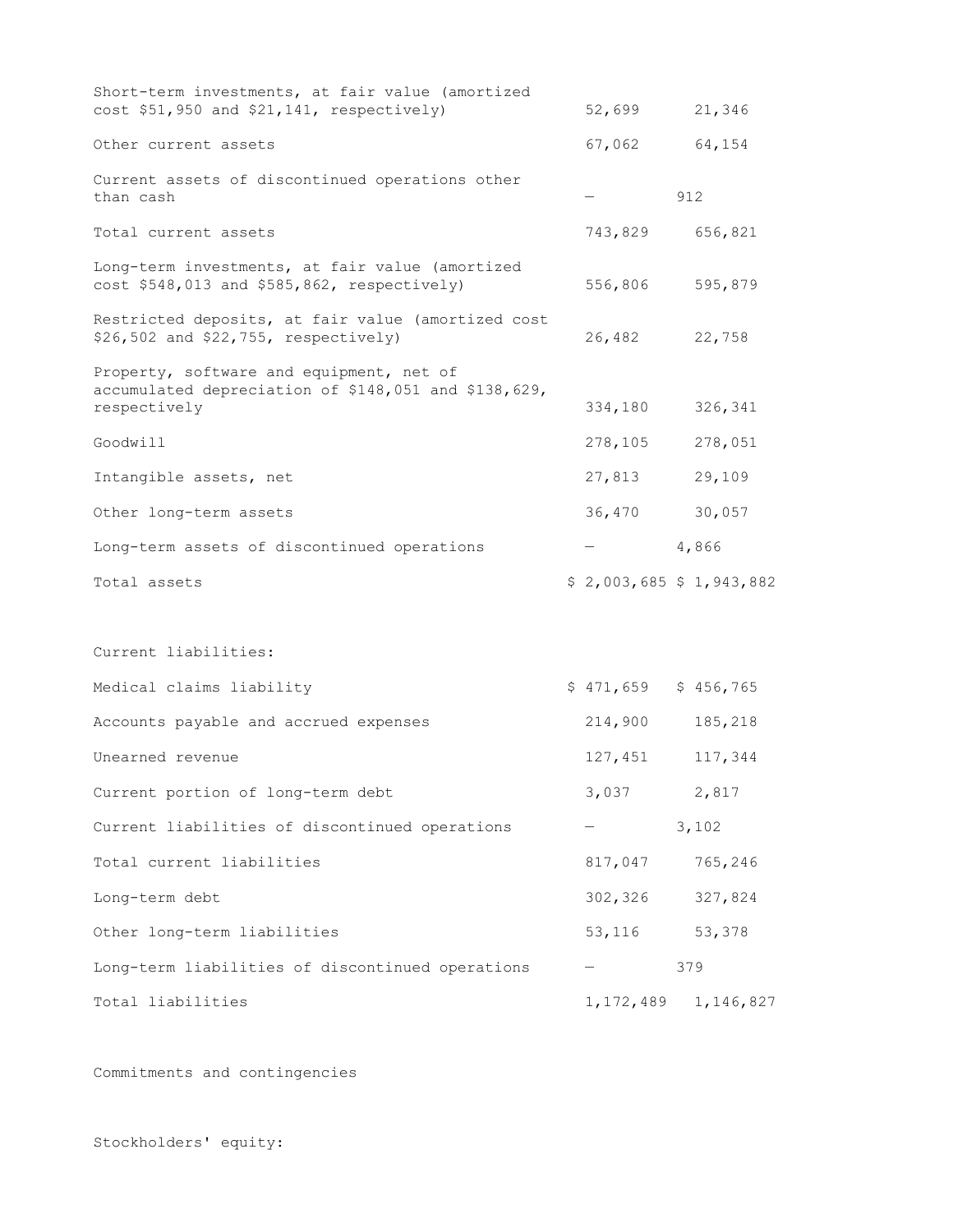| Common stock, \$.001 par value; authorized<br>100,000,000 shares; 52,533,873 issued and<br>49,965,357 outstanding at March 31, 2011, and |                         |         |
|------------------------------------------------------------------------------------------------------------------------------------------|-------------------------|---------|
| 52, 172, 037 issued and 49, 616, 824 outstanding at<br>December 31, 2010                                                                 | 53                      | 52      |
| Additional paid-in capital                                                                                                               | 396,380                 | 384,206 |
| Accumulated other comprehensive income:                                                                                                  |                         |         |
| Unrealized gain on investments, net of tax                                                                                               | 5,969                   | 6,424   |
| Retained earnings                                                                                                                        | 477,488                 | 453,743 |
| Treasury stock, at cost (2,568,516 and 2,555,213<br>shares, respectively)                                                                | $(50, 888)$ $(50, 486)$ |         |
| Total Centene stockholders' equity                                                                                                       | 829,002                 | 793,939 |
| Noncontrolling interest                                                                                                                  | 2,194                   | 3,116   |
| Total stockholders' equity                                                                                                               | 831,196 797,055         |         |
| Total liabilities and stockholders' equity                                                                                               | \$2,003,685 \$1,943,882 |         |

CENTENE CORPORATION AND SUBSIDIARIES CONSOLIDATED STATEMENTS OF OPERATIONS (In thousands, except share data) (Unaudited)

 Three Months Ended March 31, 2011 2010 Revenues: Premium \$ 1,152,777 \$ 999,315 Service 26,384 22,907 Premium and service revenues 1,179,161 1,022,222 Premium tax 37,196 46,499 Total revenues 1,216,357 1,068,721

Expenses: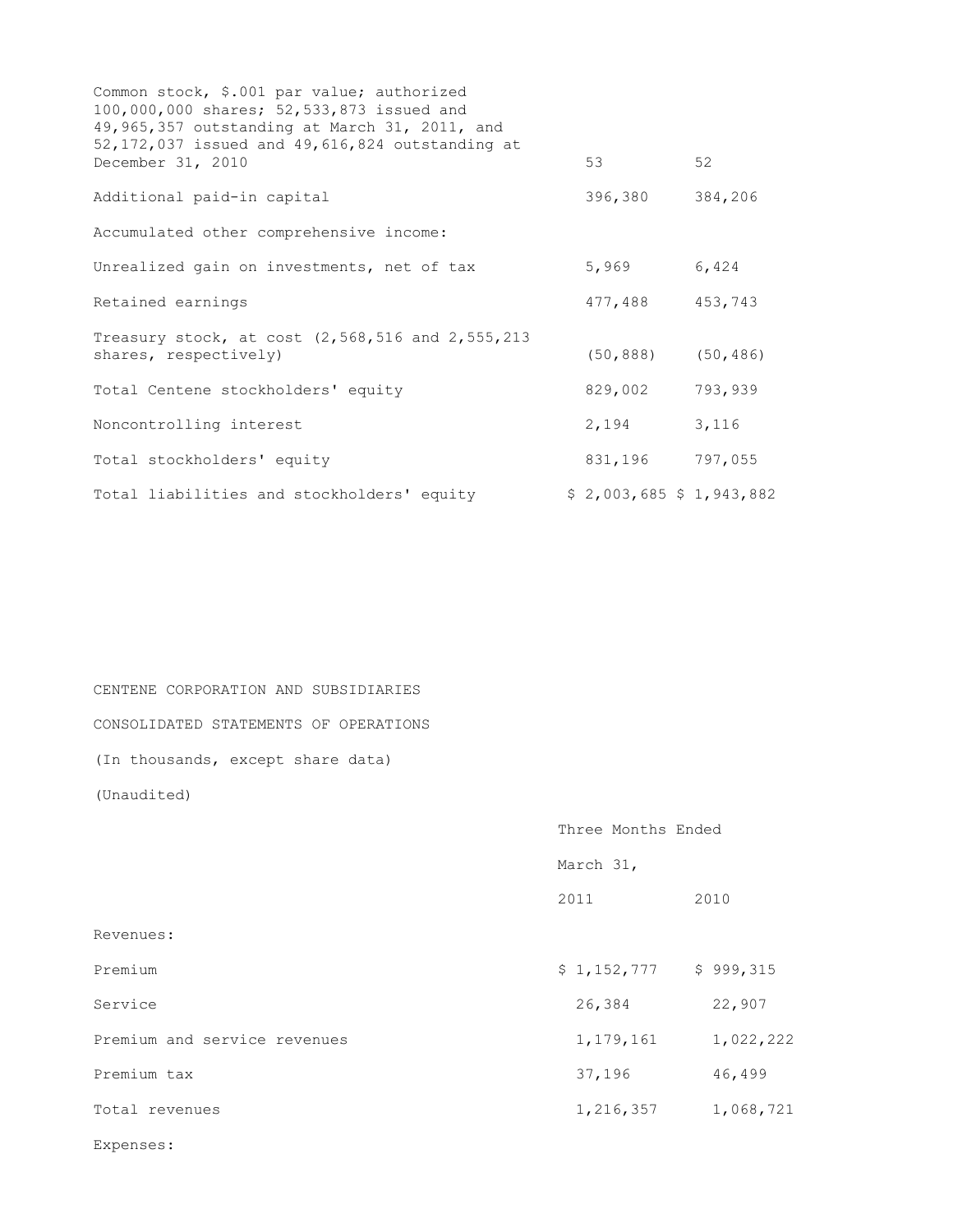| Medical costs                                                                          | 957,074             | 839,708   |
|----------------------------------------------------------------------------------------|---------------------|-----------|
| Cost of services                                                                       | 20,176              | 17,152    |
| General and administrative expenses                                                    | 162,581             | 135,507   |
| Premium tax                                                                            | 37,429              | 46,743    |
| Total operating expenses                                                               | 1,177,260           | 1,039,110 |
| Earnings from operations                                                               | 39,097              | 29,611    |
| Other income (expense):                                                                |                     |           |
| Investment and other income                                                            | 3,749               | 7,057     |
| Interest expense                                                                       | (5, 695)            | (3, 813)  |
| Earnings from continuing operations, before income<br>tax expense                      | 37,151              | 32,855    |
| Income tax expense                                                                     | 14,328              | 12,525    |
| Earnings from continuing operations, net of income<br>tax expense                      | 22,823              | 20,330    |
| Discontinued operations, net of income tax expense<br>of \$0 and \$4,440, respectively |                     | 3,920     |
| Net earnings                                                                           | 22,823              | 24,250    |
| Noncontrolling interest                                                                | (922)               | 248       |
| Net earnings attributable to Centene Corporation                                       | \$23,745            | \$24,002  |
| Amounts attributable to Centene Corporation common<br>shareholders:                    |                     |           |
| Earnings from continuing operations, net of income<br>tax expense                      | \$23,745            | \$20,082  |
| Discontinued operations, net of income tax expense                                     |                     | 3,920     |
| Net earnings                                                                           | $$23,745$ $$24,002$ |           |
| Net earnings per share attributable to Centene<br>Corporation:                         |                     |           |
| Basic:                                                                                 |                     |           |
| Continuing operations                                                                  | \$0.48              | \$0.43    |
| Discontinued operations                                                                |                     | 0.08      |
| Earnings per common share                                                              | \$0.48              | \$0.51    |
| Diluted:                                                                               |                     |           |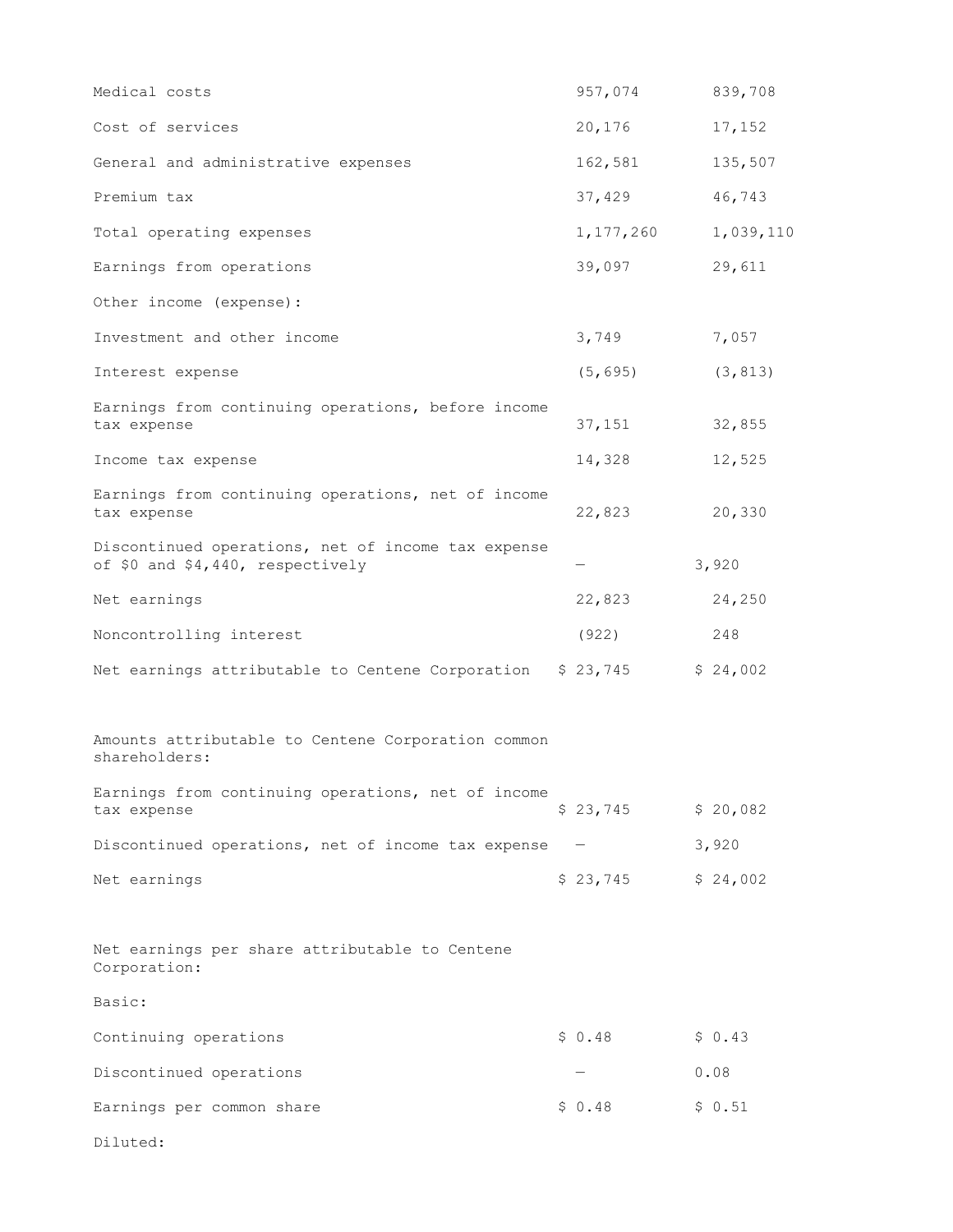| Continuing operations     | \$ 0.46 | \$0.41 |
|---------------------------|---------|--------|
| Discontinued operations   |         | 0.08   |
| Earnings per common share | \$ 0.46 | \$0.49 |

|         |  |  | Weighted average number of shares outstanding: |            |                       |
|---------|--|--|------------------------------------------------|------------|-----------------------|
| Basic   |  |  |                                                |            | 49,750,430 47,260,714 |
| Diluted |  |  |                                                | 51,811,721 | 48,761,528            |

CONSOLIDATED STATEMENTS OF CASH FLOWS

(In thousands)

(Unaudited)

|      | Three Months Ended March 31, |  |
|------|------------------------------|--|
| 2011 | 2010                         |  |
|      |                              |  |

Cash flows from operating activities:

| Net earnings                                                                          | $$22,823$ $$24,250$ |                       |
|---------------------------------------------------------------------------------------|---------------------|-----------------------|
| Adjustments to reconcile net earnings to net cash<br>provided by operating activities |                     |                       |
| Depreciation and amortization                                                         | 14,325              | 12,527                |
| Stock compensation expense                                                            | 4,394               | 3,460                 |
| Gain on sale of investments, net                                                      | (118)               | (3, 547)              |
| Gain on sale of UHP                                                                   |                     | (8, 201)              |
| Deferred income taxes                                                                 | (700)               | 950                   |
| Changes in assets and liabilities                                                     |                     |                       |
| Premium and related receivables                                                       | 4,216               | (4, 457)              |
| Other current assets                                                                  |                     | $(1, 636)$ $(1, 375)$ |
| Other assets                                                                          | 151                 | 1,937                 |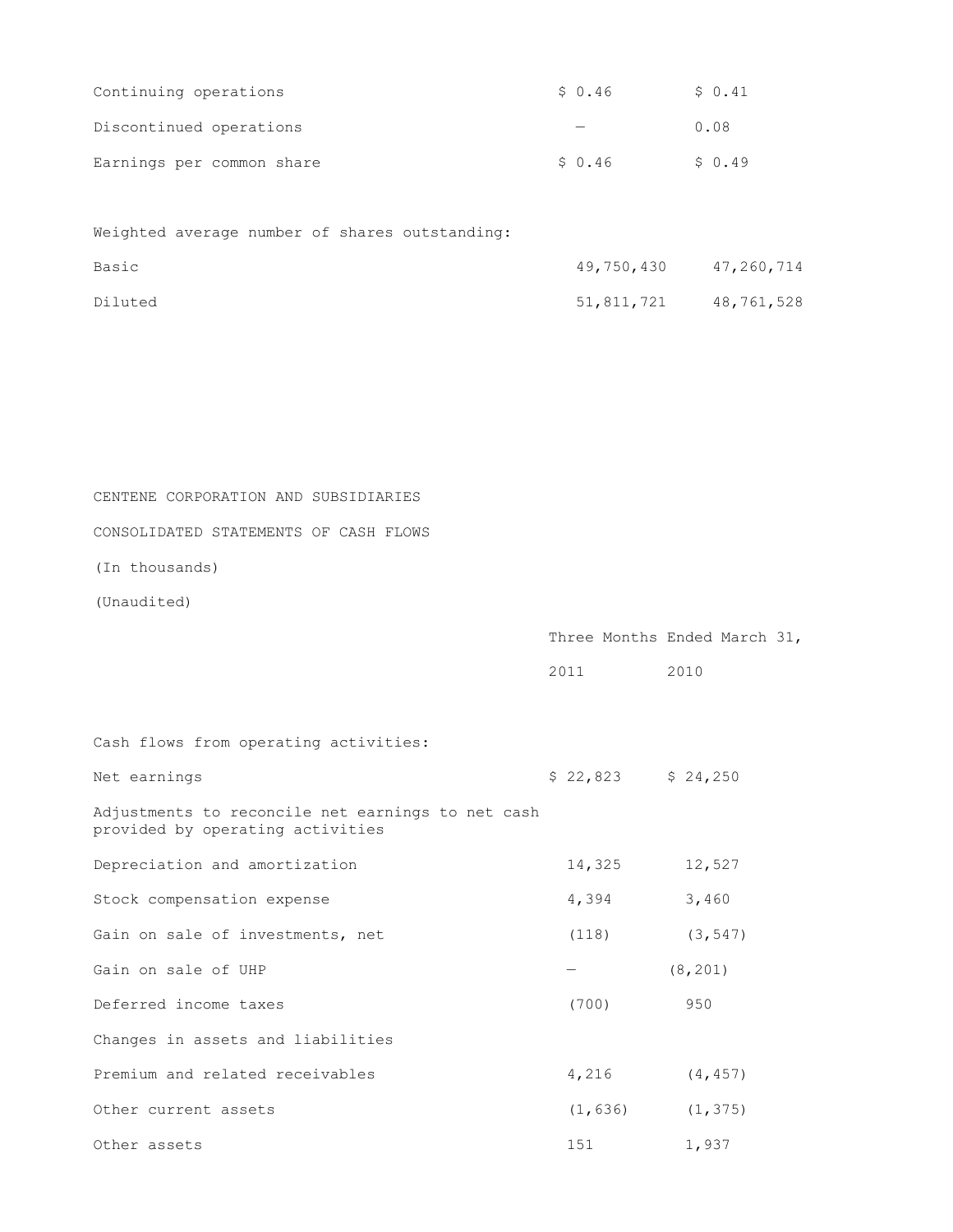| Medical claims liabilities                              | 13,430                   | (33, 129) |
|---------------------------------------------------------|--------------------------|-----------|
| Unearned revenue                                        | 10,106                   | (73, 282) |
| Accounts payable and accrued expenses                   | 26,268                   | 40,433    |
| Other operating activities                              | 732                      | 1,934     |
| Net cash provided by (used in) operating<br>activities  | 93,991                   | (38, 500) |
| Cash flows from investing activities:                   |                          |           |
| Capital expenditures                                    | $(15, 725)$ $(12, 520)$  |           |
| Capital expenditures of Centene Center LLC              | $(1, 157)$ $(10, 579)$   |           |
| Purchases of investments                                | $(40, 423)$ $(146, 935)$ |           |
| Proceeds from asset sales                               |                          | 13,420    |
| Sales and maturities of investments                     | 45,327                   | 117,469   |
| Investments in acquisitions, net of cash acquired -     |                          | (2, 019)  |
| Net cash used in investing activities                   | $(11, 978)$ $(41, 164)$  |           |
| Cash flows from financing activities:                   |                          |           |
| Proceeds from exercise of stock options                 | 6,518                    | 519       |
| Proceeds from borrowings                                | 127,300                  | 22,030    |
| Proceeds from stock offering                            |                          | 104,557   |
| Payment of long-term debt                               | $(152, 577)$ (97,136)    |           |
| Distributions to noncontrolling interest                |                          | (3, 585)  |
| Excess tax benefits from stock compensation             | 1,132                    | 96        |
| Common stock repurchases                                | $(402)$ $(480)$          |           |
| Debt issue costs                                        | (6, 105)                 |           |
| Net cash (used in) provided by financing<br>activities  | (24, 134)                | 26,001    |
| Net increase (decrease) in cash and cash<br>equivalents | 57,879                   | (53, 663) |
| Cash and cash equivalents, beginning of period          | 434,166                  | 403,752   |
| Cash and cash equivalents, end of period                | \$492,045                | \$350,089 |
|                                                         |                          |           |

Supplemental disclosures of cash flow information: Interest paid  $$ 1,714$   $$ 345$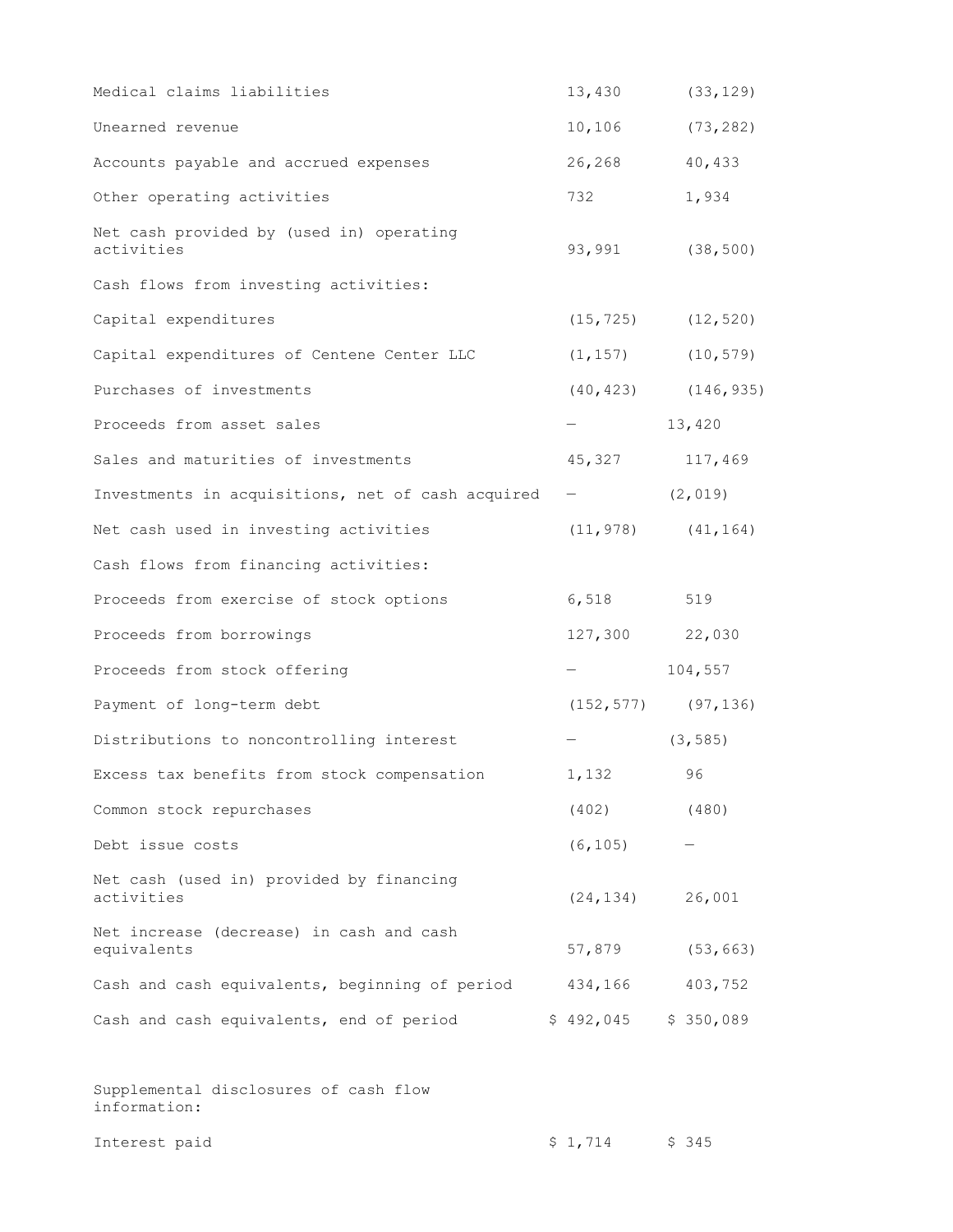| Income taxes paid                                                          | \$9,567 | \$8,272 |
|----------------------------------------------------------------------------|---------|---------|
|                                                                            |         |         |
| Supplemental disclosure of non-cash investing and<br>financing activities: |         |         |
| Contribution from noncontrolling interest                                  | $S -$   | \$306   |
| Capital expenditures                                                       | \$1,477 | \$789   |

#### CENTENE CORPORATION

### CONTINUING OPERATIONS SUPPLEMENTAL FINANCIAL DATA

|                                 | Q1      | Q <sub>4</sub>      | Q <sub>3</sub> | Q <sub>2</sub> | Q1        |
|---------------------------------|---------|---------------------|----------------|----------------|-----------|
|                                 | 2011    | 2010                | 2010           | 2010           | 2010      |
| MEMBERSHIP                      |         |                     |                |                |           |
| Managed Care:                   |         |                     |                |                |           |
| Arizona                         | 22,600  | 22,400              | 22,300         | 22,100         | 21,700    |
| Florida                         | 188,800 | 194,900             | 116,300        | 113,100        | 105,900   |
| Georgia                         | 303,300 | 305,800             | 300,900        | 295,600        | 301,000   |
| Indiana                         | 209,400 | 215,800             | 213,300        | 212,700        | 211,400   |
| Massachusetts                   | 34,100  | 36,200              | 34,400         | 30,100         | 26,900    |
| Ohio                            | 160,900 | 160,100             | 161,800        | 159,300        | 156,000   |
| South Carolina                  | 84,900  | 90,300              | 90,600         | 92,600         | 53,900    |
| Texas                           | 456,700 | 433,100             | 428,100        | 475,500        | 459,600   |
| Wisconsin                       | 81,800  | 74,900              | 106,100        | 133,600        | 134,900   |
| Total at-risk membership<br>(a) |         | 1,542,500 1,533,500 | 1,473,800      | 1,534,600      | 1,471,300 |
| Non-risk membership             | 10,400  | 4,200               | 35,900         | 50,900         | 62,200    |
| TOTAL                           |         | 1,552,900 1,537,700 | 1,509,700      | 1,585,500      | 1,533,500 |
|                                 |         |                     |                |                |           |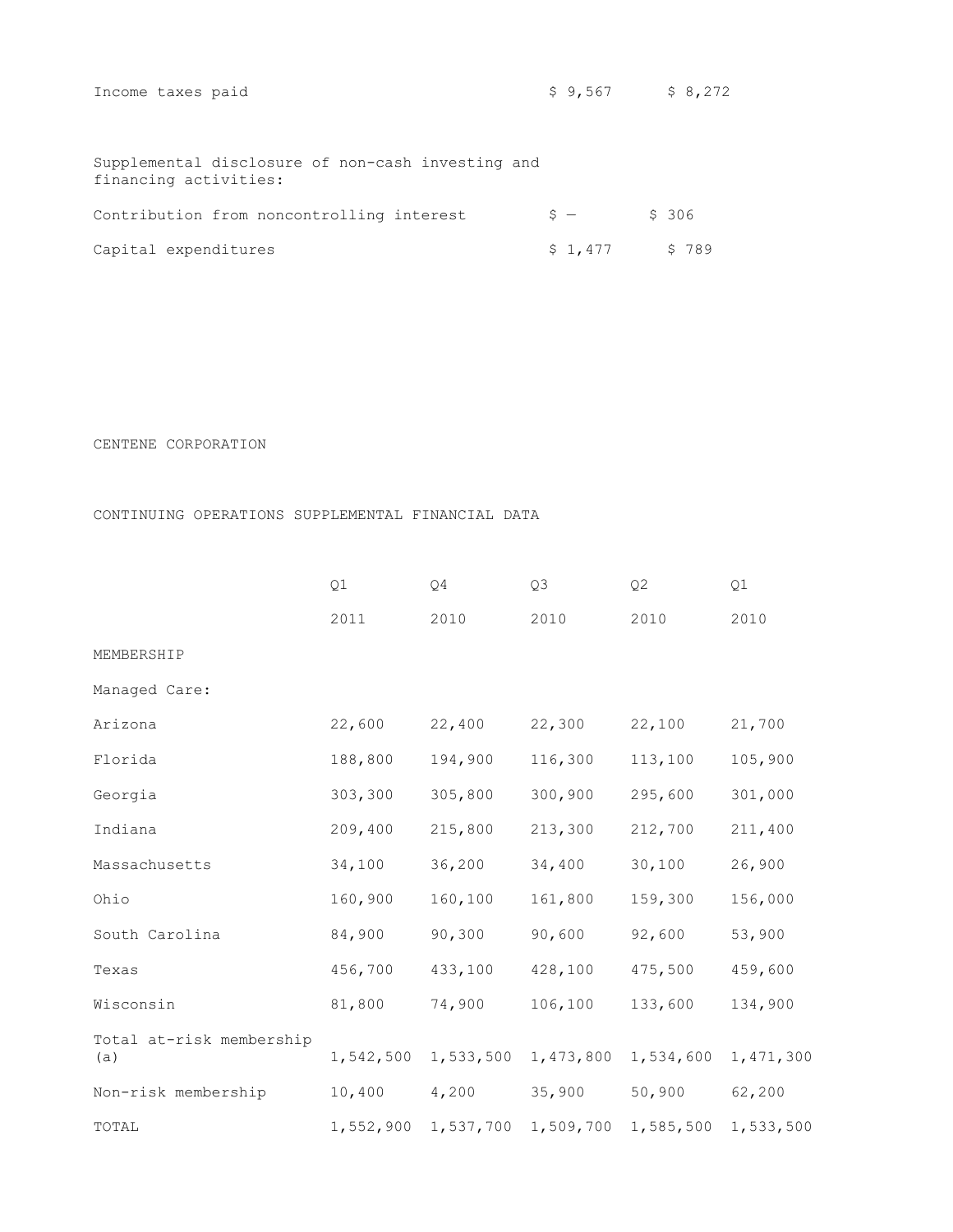(a) In January 2011, we began operating in Mississippi through the Mississippi Coordinated Access Network (MississippiCan) program, serving 33,100 members at March 31, 2011. While the plan has been operating since January 1, 2011 and we have received monthly premium payments and paid claims, the contract remains subject to CMS approval.

| Medicaid                                     |         | 1,169,700 1,177,100 | 1,122,800 | 1,135,500           | 1,088,300 |
|----------------------------------------------|---------|---------------------|-----------|---------------------|-----------|
| CHIP & Foster Care                           | 208,900 | 210,500             | 219,100   | 272,400             | 266,300   |
| ABD & Medicare                               | 123,800 | 104,600             | 94,500    | 93,800              | 87,100    |
| Hybrid Programs                              | 35,200  | 36,200              | 34,400    | 30,100              | 26,900    |
| Long-term Care                               | 4,900   | 5,100               | 3,000     | 2,800               | 2,700     |
| Total at-risk membership 1,542,500 1,533,500 |         |                     | 1,473,800 | 1,534,600           | 1,471,300 |
| Non-risk membership                          | 10,400  | 4,200               | 35,900    | 50,900              | 62,200    |
| TOTAL                                        |         | 1,552,900 1,537,700 | 1,509,700 | 1,585,500           | 1,533,500 |
|                                              |         |                     |           |                     |           |
| Specialty Services (b) :                     |         |                     |           |                     |           |
| Cenpatico Behavioral<br>Health               |         |                     |           |                     |           |
| Arizona                                      | 172,700 | 174,600             | 121,300   | 119,700             | 119,300   |
| Kansas                                       | 44,000  | 39,200              | 39,800    | 39,100              | 39,800    |
| TOTAL                                        | 216,700 | 213,800             | 161,100   | 158,800             | 159,100   |
|                                              |         |                     |           |                     |           |
| (b) Includes external membership<br>only.    |         |                     |           |                     |           |
|                                              |         |                     |           |                     |           |
| REVENUE PER MEMBER PER<br>MONTH(c)           |         | $$238.31$ $$239.66$ |           | $$224.62$ $$218.40$ | \$219.90  |
| CLAIMS (c)                                   |         |                     |           |                     |           |
| Period-end inventory                         | 527,100 | 434,900             | 469,000   | 480,400             | 341,400   |
| Average inventory                            | 347,900 | 304,700             | 307,500   | 306,900             | 283,900   |

| Period-end inventory per |      |      |               |      |
|--------------------------|------|------|---------------|------|
| member                   | 0.34 | 0.28 | $0.32$ $0.31$ | 0.23 |

(c) Revenue per member and claims information are presented for the Managed Care at-risk members.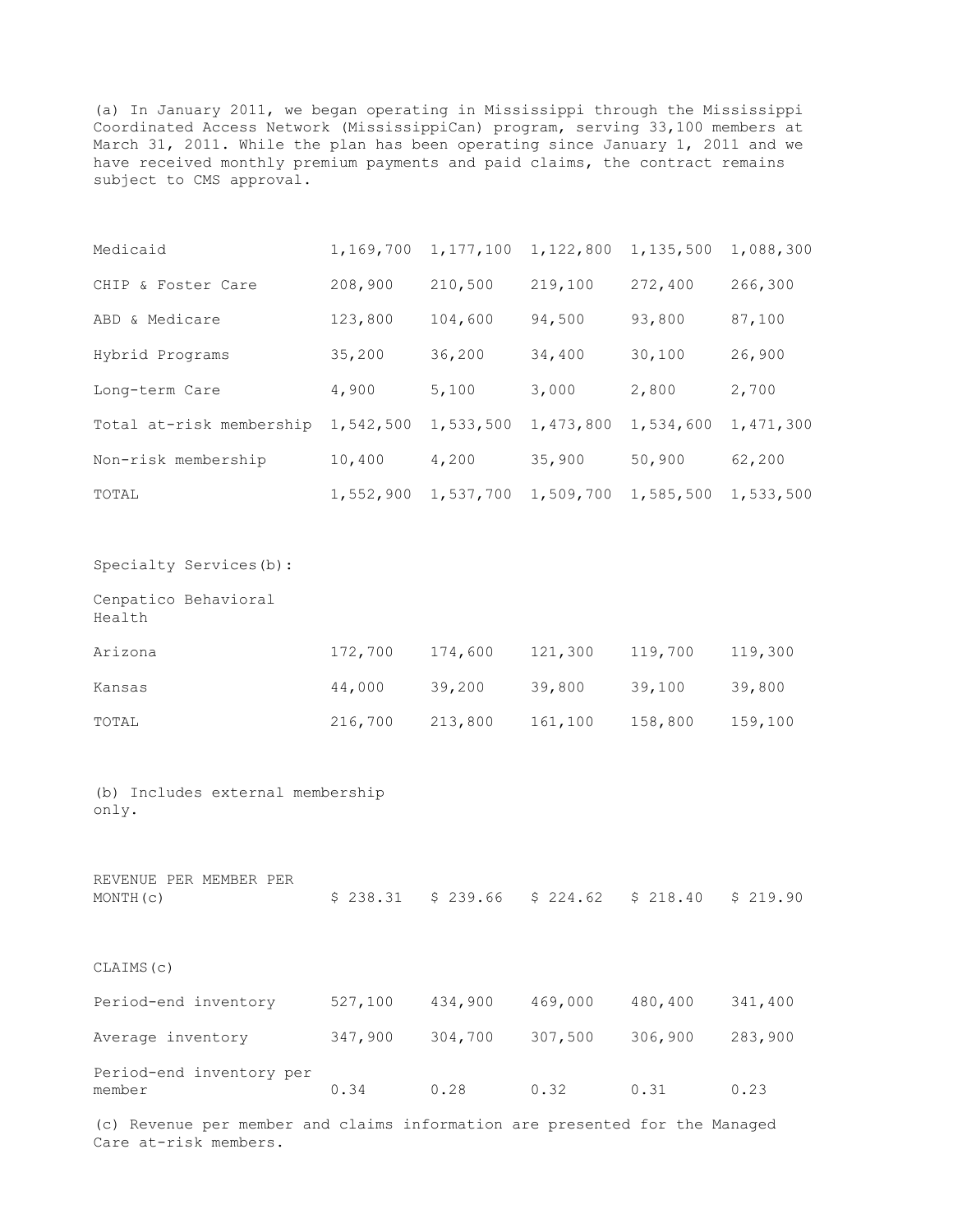|  |                        | 01   | Q4   | Q3   | 02   | Q1   |
|--|------------------------|------|------|------|------|------|
|  |                        | 2011 | 2010 | 2010 | 2010 | 2010 |
|  | DAYS IN CLAIMS PAYABLE | 44.4 | 45.6 | 47.1 | 48.2 | 47.7 |

Days in Claims Payable is a calculation of Medical Claims Liabilities at the end of the period divided by average claims expense per calendar day for such period.

#### CASH AND INVESTMENTS (in millions)

| Requlated   | $$1,096.3$ $$1,043.0$ $$895.4$ $$813.0$ $$917.9$ |      |      |      |      |
|-------------|--------------------------------------------------|------|------|------|------|
| Unregulated | 31.7                                             | 30.9 | 32.7 | 39.4 | 51.3 |
| TOTAL       | $$1,128.0$ $$1,073.9$ $$928.1$ $$852.4$ $$969.2$ |      |      |      |      |

DEBT TO CAPITALIZATION 26.9% 29.3% 24.7% 24.5% 23.7% DEBT TO CAPITALIZATION

EXCLUDING NON-RECOURSE DEBT(d) 21.4% 23.9%

Debt to Capitalization is calculated as follows: total debt divided by (total debt + total equity).

(d) The non-recourse debt represents our mortgage note payable of \$79.6 million at March 31, 2011 and \$80.0 million at December 31, 2010.

OPERATING RATIOS:

Three Months Ended March 31,

2011 2010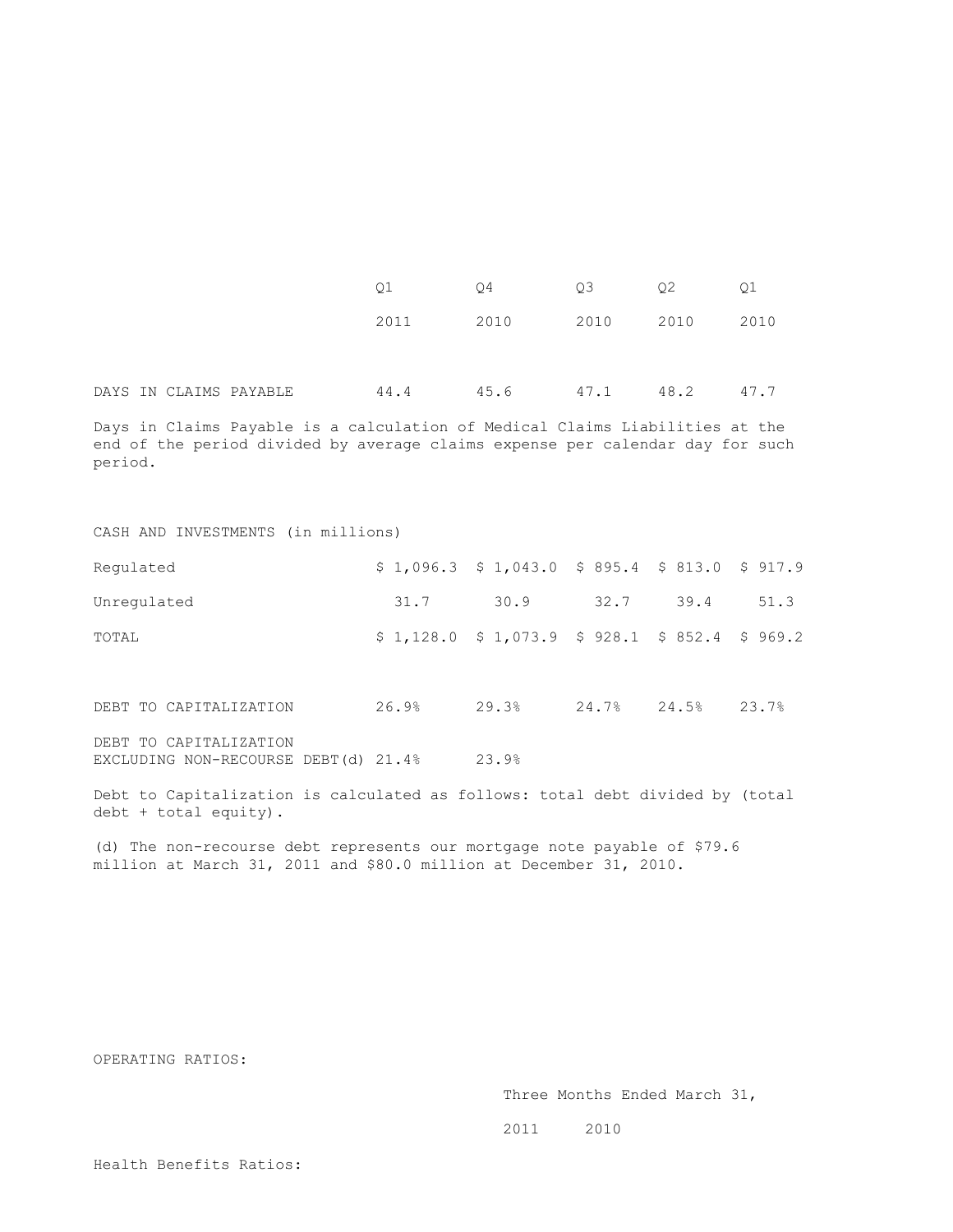| Medicaid and CHIP  | $82.4$ $8$ $85.6$ $8$ |      |
|--------------------|-----------------------|------|
| ABD and Medicare   | 85.1 80.3             |      |
| Specialty Services | 82.7 80.6             |      |
| Total              | 83.0                  | 84.0 |

Total General & Administrative Expense Ratio 13.8 % 13.3 %

MEDICAL CLAIMS LIABILITY (In thousands)

The changes in medical claims liability are summarized as follows:

Balance, March 31, 2010 \$ 444,826

Incurred related to:

| Current period                     | 3,697,199 |
|------------------------------------|-----------|
| Prior period                       | (65, 439) |
| Total incurred                     | 3,631,760 |
| Paid related to:                   |           |
| Current period                     | 3,234,366 |
| Prior period                       | 370,561   |
| Total paid                         | 3,604,927 |
| Balance, March 31, 2011 \$ 471,659 |           |

Centene's claims reserving process utilizes a consistent actuarial methodology to estimate Centene's ultimate liability. Any reduction in the "Incurred related to: Prior period" amount may be offset as Centene actuarially determines "Incurred related to: Current period." As such, only in the absence of a consistent reserving methodology would favorable